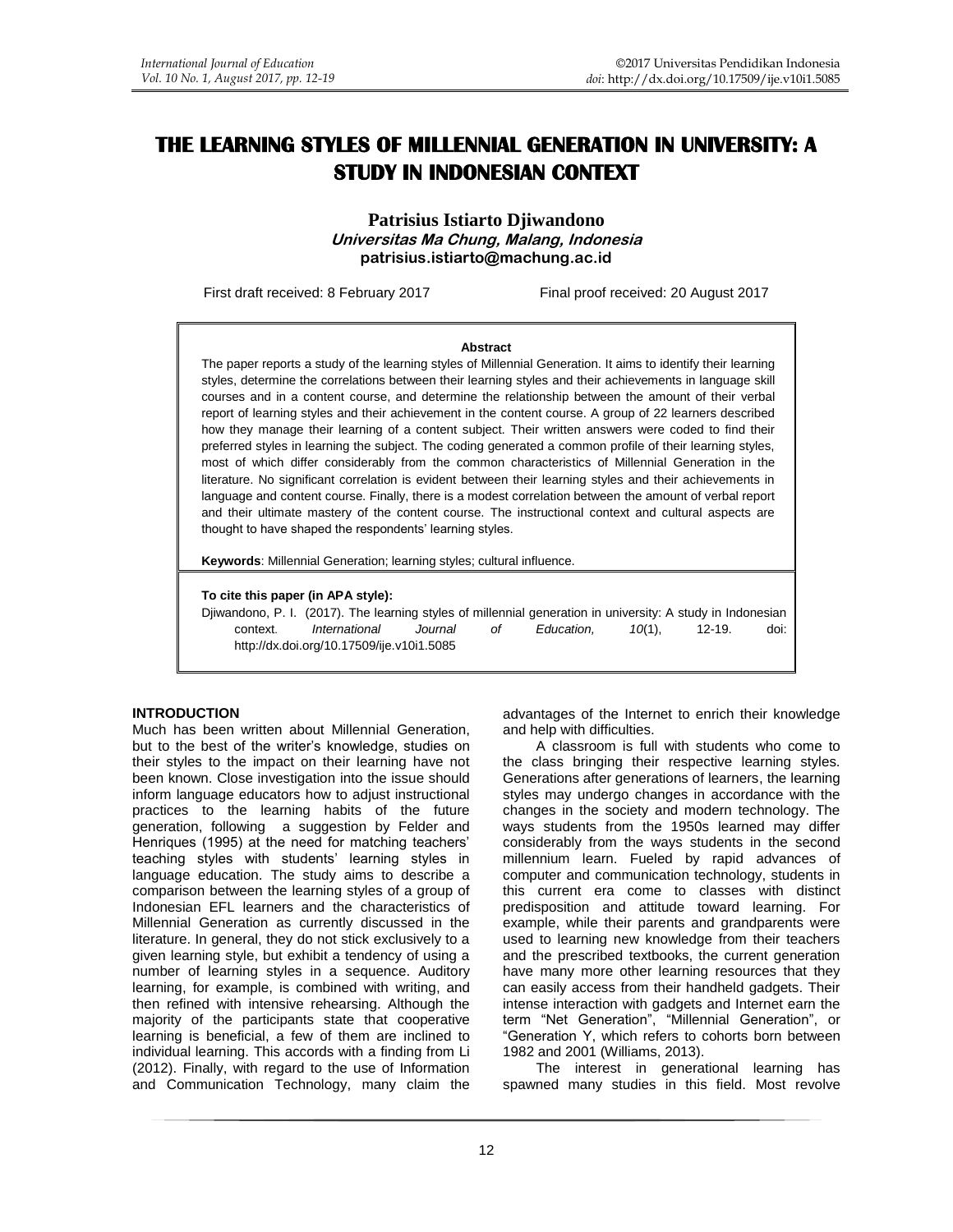around the ways this current Millennial Generation learn new knowledge and skills. A few were conducted within Asian instructional setting. Thus, it would be interesting to conduct research in the context of Asian learners studying English and a content course, with the aim of identifying their styles and the relationship between the styles and their academic achievements.

## **LITERATURE REVIEW**

Williams (2013) conducted a study that compared the learning styles of three different generations: Baby Boomers, Generation X, and Generation Y. Using Felder and Soloman Index Learning Style, he found that they differ only in terms of visual and verbal style, but share much in common with respect to other kinds of styles. Thus, this runs counter to the contemporary notion of Millennial Generation being very much different from the previous generations.

Li (2012) investigated the learning styles of Chinese students majoring in language education. She found that they exhibit tactile, kinesthetic, visual and auditory styles. Young and Fry (2008) investigated the relationship between metacognitive awareness and academic achievements. They conceived metacognitive strategy as consisting of two types: metacognitive knowledge, and metacognitive regulation. Using Metacognitive Awareness Index, they measured how far the scores on the index correlate with the students' GPA. Their analysis showed a high correlation between metacognitive awareness and GPA. A similar result was also found by Jaish (2010), who revealed even further two important points: first, the strongest tendencies are tactile and kinesthetic, followed by group, visual, and auditory learning styles. Secondly, he noted that auditory learning style is highly correlated with academic achievements.

A recent study by Abidin et al. (2011) of 275 college students learning Arabic found that they are inclined to a sequence of learning styles, namely, visual, auditory, and kinesthetic. They also exhibit a tendency to use a combination of visual, auditory, reflective, analytical, and group. The authors claimed that students with this kind of combination seem more likely to demonstrate more effective learning.

Interestingly, the authors maintained that the learning styles are somehow shaped by the characteristics as well as the demand from the lectures. The respondents were all students of a language department which featured mostly one-way lecture and strong emphasis on aural comprehension of the target language sounds. It should not come as a surprise that visual and auditory styles were predominant among the respondents. This seems to corroborate a hypothesis that the learning styles of a certain community are intertwined with the instructional context where they learn. In contrast, notions about the learning styles of Millennial Generation are often presented without any definite context. The contemporary ideas about Millennial Generation's learning styles seem to be a sweeping generalization that is not bound to any influential context. When systematic investigations to identify them are carried out, the results turn out to be not far different from the styles of their predecessors. With the educational paradigm remaining unchanged for the past four decades, it should not be surprising to see that learners seem to share much in common regardless of their generation types.

The current literature in the area of generational learning depicts Millennial Generation as predominantly visual and kinesthetic in their learning (Weiler, 2004), gravitating toward community, but also displaying lack of interpersonal skills, enjoying interactivity, and favoring image-rich learning environment over reading books (Lower, 2007).

The research is aimed to achieve the following objectives:

- (1) Identify the learning styles of some students of English Letters Department and compare them to the common conception of Millennial Generation's learning styles;
- (2) Determine the relationship between the diversity of their learning styles and their academic achievements, which include their grades in a subject matter, and in four language skill courses (grammar, reading, listening, writing).
- (3) Determine the relationship between the amount of their retrospective verbal report and their academic achievements.

# **METHOD**

The respondents of the study were a class of 22 junior students aged around 21 years old at the English Letters Department of the Faculty of Language and Arts, Universitas Ma Chung. The entire class was taken as the respondents. The class was taking Discourse Analysis course from the writer when the research was carried out. Open-ended questionnaires were distributed to gain from them their self-reported learning styles. The questionnaire consisted of 9 items, which asked them the following questions: (1) write down how you learn the lessons as you listen to the lecture; (2) write down how you rehearse the materials that the lecture has taught; (3) write down how you usually prepare for an examination; (4) if you like to interact with others when learning, explain it; (5) if you like to cooperate with others when learning, explain that; (6) if you like to learn using gadgets, explain that; (7) if you like personalized learning, please explain that; (8) if you like visual learning, explain that; (9) if you like problem-solving during your learning, explain that. In this way, the respondents made a retrospective verbal report about their styles. Though verbal reporting is deemed relatively a new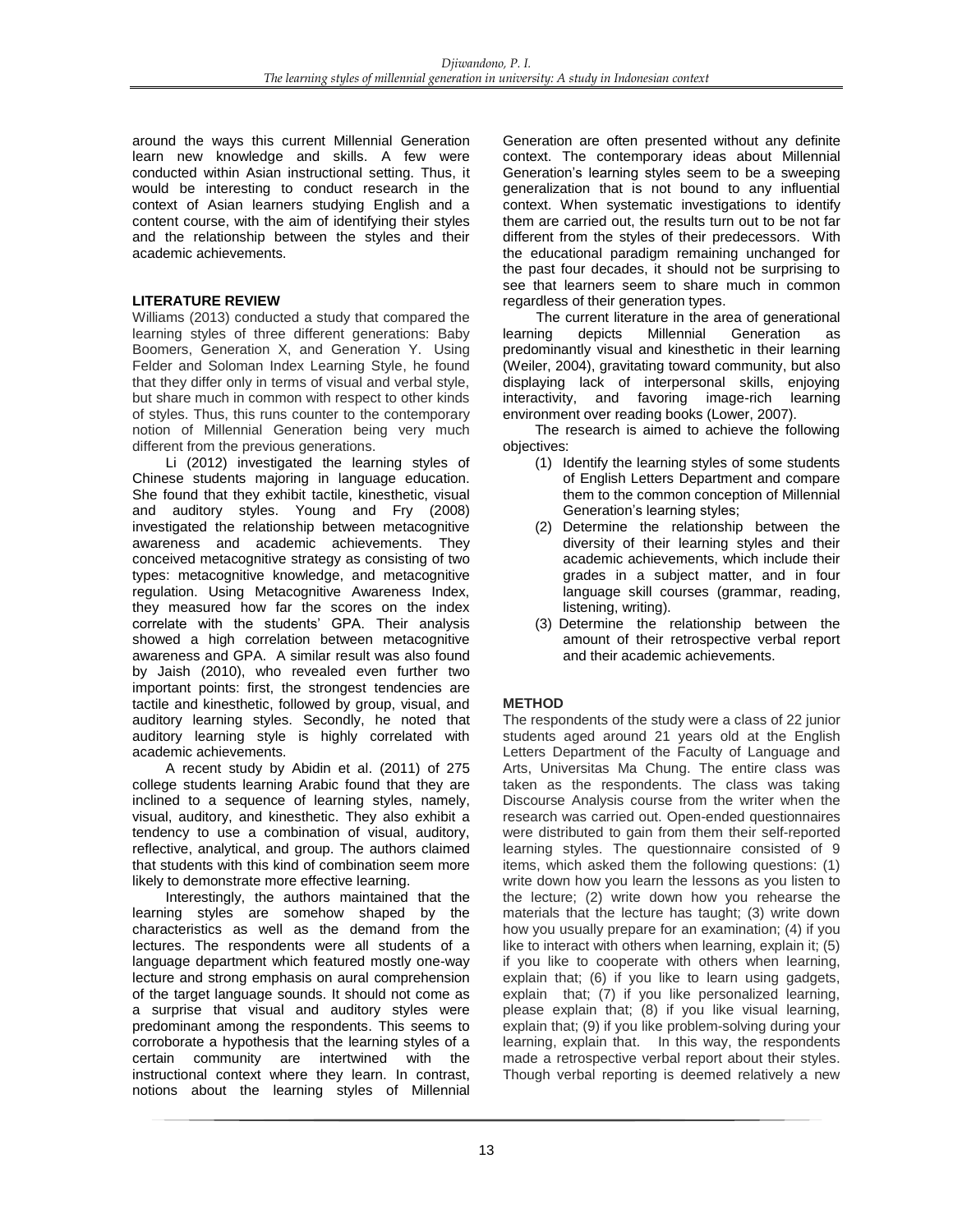type of elicitation technique, its validity has been proved in several studies. Durning et al (2013) carried out a brain imaging of a group of subjects when they are thinking aloud, and conclude that the physiological data support the idea that thinking aloud is a valid measure of thinking.

## **Data Analysis**

The written answers on the questionnaires were then coded to generate sets of learning styles. The coding was done by highlighting key words perceived to represent the primary features of learning styles. To determine scores of their diversity, a point of 1 was given for every major learning style identified. Thus, if for example a learner reported to have 3 different styles, he or she would earn a score of 3.

The academic achievements were determined to consist of previous grades in 4 language skill courses, namely Grammar, Listening, Reading, and Writing. Scores from Discourse Analysis as the subject matter was also considered as their academic achievement.

To determine the amount of the respondents' verbal report, the number of words in their respective report was counted.

Correlational analysis was used to determine the relationship between the diversity of their learning styles and their academic achievements, and between the amount of their retrospective report and their academic achievement in Discourse analysis. The normal distribution tests by Shapiro-Wilk test indicate that all scores distributions did not follow a normal pattern. Therefore, instead of using a parametric correlation analysis, Spearman correlation, a nonparametric analysis, was used.

## **RESULTS**

The section below presents the finding to the first research objective, namely, identify the respondents learning styles, and compare them to a common profile of Gen Y's learning styles. The coding of the transcripts generated learning styles that respondents reported to have used. Most of them displayed sequences of learning styles as summed up in the Table 1.

| <b>Sequence of learning</b> | Percentage of   |
|-----------------------------|-----------------|
| styles                      | respondents (%) |
| Total                       | 100             |

A contrast appears when the above list is compared to a set of common characteristics of Millennial Generation as often cited in recent literature: visual, kinesthetic, lacking interpersonal skills, tendency to avoid reading, strong inclination toward image-rich materials, and interactivity (Weiler, 2004; Lower, 2007). They are also generally perceived as fast-paced, fun-seeking, technology savvy, but also stereotyped as technology dependent, having short attention span, and spoiled (Information Resources Management Association, 2014). Clearly the respondents demonstrate learning preferences which do not necessarily share much in common with the contemporary description of Millennial Generation's learning style predispositions. These features hardly manifest in the respondents' learning style profile as shown in Table 1. The respondents' styles even bear close resemblance to those of Baby Boomers, who is described as preferring lectures, note-taking, and group discussions (Williams, 2013). The profile emerging from this study is also similar to another research by Li (2012) in Chinese context, which reports that Chinese college students prefer tactile, kinesthetic, and visual learning. Li (2012, p. 10) argued that the profile is shaped by a time-honored culture of learning in China where students listen to teachers' instructions, reading books, and doing exercises under the teacher's guidance; these comprise practices that are also predominant in the respondents' academic environment of this current study. The notion that learning styles are shaped by the immediate teaching context is also borne out by previous research by Ajisukmo (1996) and Tulbure (2012).

The next section presents the findings that answers the second research objectives, namely to determine the relationship between the diversity of their learning styles and their academic achievements The achievements include their grades in four language skill courses (listening, writing, grammar,

| Table 1. The Respondents' Learning Styles |                                  | Variable               | <b>Observations</b>                                | Mean  | Std. deviation |
|-------------------------------------------|----------------------------------|------------------------|----------------------------------------------------|-------|----------------|
|                                           |                                  | <b>Style Diversity</b> | 20                                                 | 2.350 | 0.745          |
| Sequence of learning<br>styles            | Percentage of<br>respondents (%) | Listenina              | 20                                                 | 3.695 | 0.258          |
| Auditory $-$ Writing $-$                  | 36.36                            | and reading).          |                                                    |       |                |
| Reading                                   |                                  |                        |                                                    |       |                |
| Writing-Reading                           | 18.18                            |                        | Table 2. Correlation between Diversity of Learning |       |                |
| Auditory - Reading                        | 22.72                            |                        | Styles and Scores on Listening Comprehension       |       |                |
| Writing - Auditory -                      | 4.54                             |                        |                                                    |       |                |
| Reading                                   |                                  |                        |                                                    |       |                |
| Reading – Writing                         | 4.54                             |                        |                                                    |       |                |
| $Group - Reading -$                       | 4.54                             |                        |                                                    |       |                |
| Writina                                   |                                  |                        |                                                    |       |                |
| Writina                                   | 4.54                             |                        |                                                    |       |                |
| Reading                                   | 4.54                             |                        |                                                    |       |                |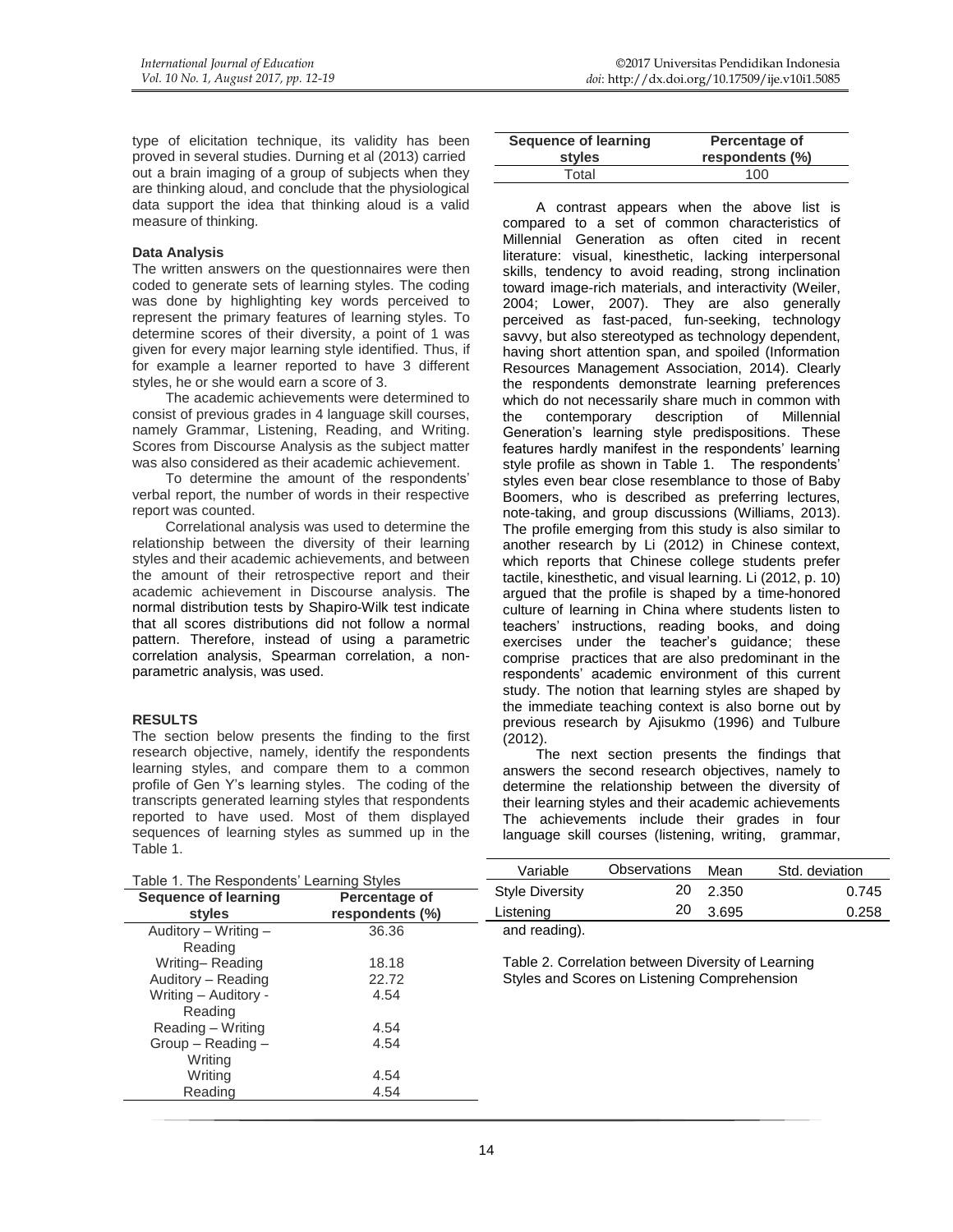| Variables                                  | <b>Style Diversity</b> | Listening |  |
|--------------------------------------------|------------------------|-----------|--|
| <b>Style Diversity</b>                     |                        | 0.046     |  |
| Listening                                  | 0.046                  |           |  |
| Values in bold are different from 0 with a |                        |           |  |

*significance level alpha=0.05 p* =0.847

Table 3. Correlation between Diversity of Learning Styles and Scores on Writing

|           | Obser-  |       |                   |      |       |
|-----------|---------|-------|-------------------|------|-------|
| Variable  | vations | Min.  | Max.              | Mean | SD    |
| Style     |         |       |                   |      |       |
| Diversity | 20.     |       | 1.000 3.000 2.350 |      | 0.745 |
|           |         |       |                   |      |       |
| Writing   | 20.     | 2.300 | 4.000 3.630       |      | 0.405 |
|           |         |       |                   |      |       |

|                        | Style     |         |  |
|------------------------|-----------|---------|--|
| Variables              | Diversity | Writing |  |
| <b>Style Diversity</b> |           | 0.207   |  |
| Writing                | 0.207     |         |  |
|                        |           |         |  |

*Values in bold are different from 0 with a significance level alpha=0.05 p* = 0.377

Table 4. Correlation between Diversity of Learning Styles and Scores on Grammar

|           | Obser-  |       |                         |             |       |
|-----------|---------|-------|-------------------------|-------------|-------|
| Variable  | vations | Min.  | Max.                    | Mean        | SD    |
| Style     |         |       |                         |             |       |
| Diversity | 20.     |       | 1.000 3.000 2.350 0.745 |             |       |
| Grammar   | 20      | 1.000 |                         | 4.000 3.025 | 0.967 |
|           |         |       |                         |             |       |

| Variables                                                      | Style<br>Diversity | Grammar |  |
|----------------------------------------------------------------|--------------------|---------|--|
| <b>Style Diversity</b>                                         |                    | 0.016   |  |
| Grammar                                                        | 0.016              |         |  |
| $\lambda$ objects in botal one alifferent from $\Omega$ with o |                    |         |  |

*Values in bold are different from 0 with a significance level alpha=0.05 p*= 0.947

Table 5. Correlation between Diversity of Learning Styles and Scores on Reading Comprehension

| Variable         | Obser-<br>vations | Min.  | Max.        | Mean        | SD.   |
|------------------|-------------------|-------|-------------|-------------|-------|
| Style            |                   |       |             |             |       |
| <b>Diversity</b> | 20.               | 1.000 | 3.000 2.350 |             | 0.745 |
| Reading          | 20.               | 2.300 |             | 4.000 3.385 | 0.552 |

| Variables                                                                   | <b>Style</b><br><b>Diversity</b> | Reading |  |  |
|-----------------------------------------------------------------------------|----------------------------------|---------|--|--|
| <b>Style Diversity</b>                                                      |                                  | 0.179   |  |  |
| Reading                                                                     | 0.179                            |         |  |  |
| Values in bold are different from 0 with a<br>significance level alpha=0.05 |                                  |         |  |  |

 $p = 0.445$ 

As the tables show, there is no correlation between diversity of learning styles and their listening comprehension abilities ( $p = 0.847$ ), there is no correlation between diversity of learning styles and their grammar scores ( $p = 0.947$ ), there is no correlation between diversity of learning styles and writing abilities ( $p = 0.377$ ), and between diversity of learning styles and reading comprehension skills (0.445).

Finally, the following section presents the result to the last research objective, that is, to determine the relationship between the amount of<br>their retrospective verbal report and their their retrospective verbal report and their achievements in the content course they were taking, namely Discourse Analysis (shortened into "DA" in the following tables). It was conjectured that the richer the report and the deeper the description, the more aware they are of their learning styles, which then should correlate highly with their grades on the content subject. The finding can raise educators' and learners' awareness about the value of conscious strategy building in learning content subjects:

**Table 6. Correlation between Amount of Verbal Report and Scores on Discourse Analysis**

| Varia-      | Observati |      |             |             |       |
|-------------|-----------|------|-------------|-------------|-------|
| ble         | ons       | Min. | Max.        | Mean        | SD    |
| <b>REPO</b> | 20        | 0.00 | 874.0 222.1 |             | 193.1 |
| RT          |           |      | 00          | 00          | 19    |
| DА          | 20        | 56.9 |             | 98.42 81.73 | 12.48 |
|             |           | 80   |             |             |       |

| Variables     | <b>REPORT</b> | DА    |
|---------------|---------------|-------|
| <b>REPORT</b> |               | 0.511 |
| DA.           | 0.511         |       |
|               |               |       |

*Values in bold are different from 0 with a significance level alpha=0.05*  $p = 0.023$ 

With  $p = 0.023$ , it is to be concluded that there is no correlation between the amount of verbal report and the scores on a content subject, i.e. Discourse Analysis.

## **DISCUSSION**

It is apparent from the finding that the respondents' learning styles differ significantly from the contemporary notion about the styles of Millennial Generation. The finding apparently corroborates earlier studies which also show more or less similar learning styles reported by this current generation. The difference with the common description of Millennial Generation can be accounted for by the role of cultural and academic contexts where the study took place. Apparently the academic setting, the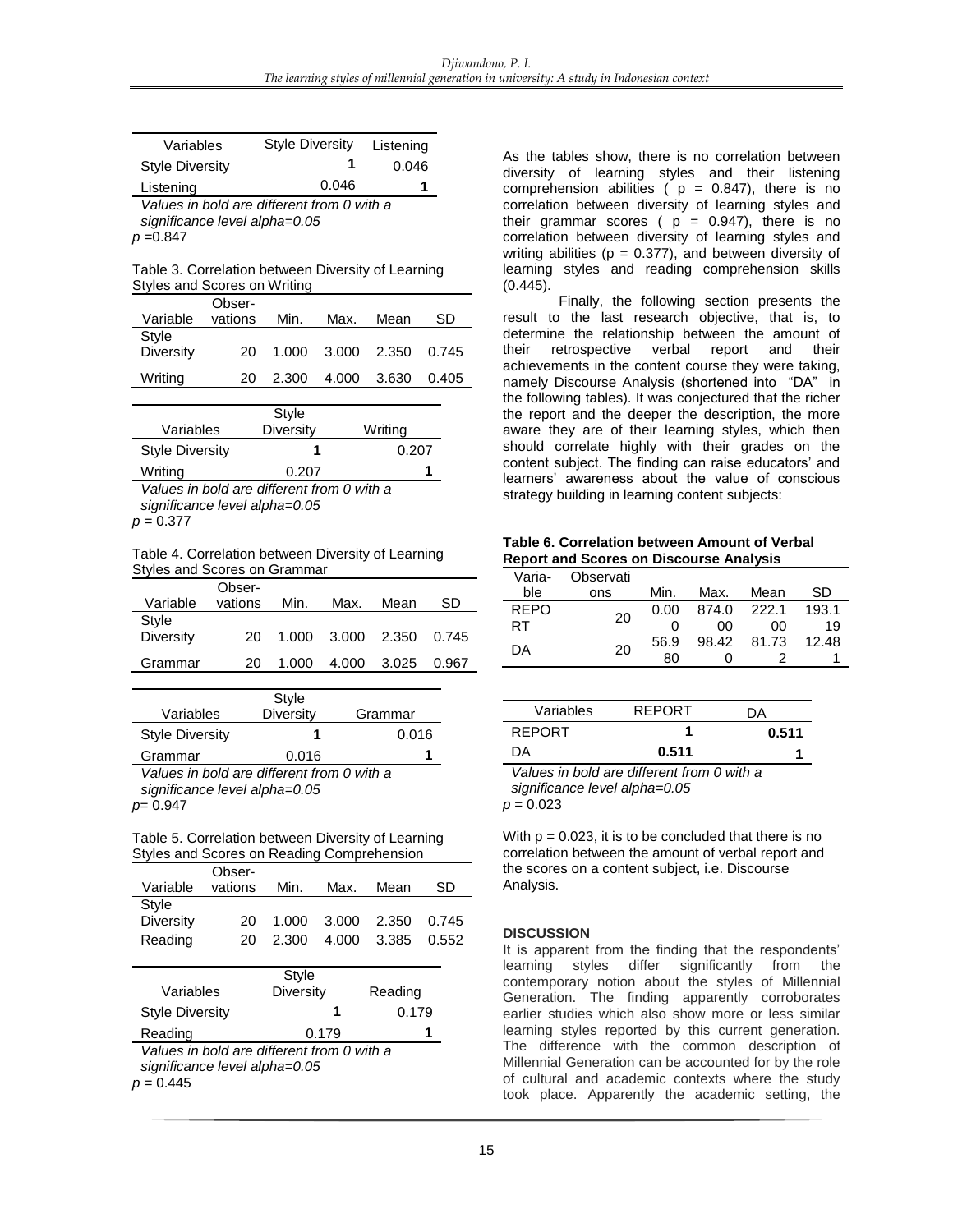nature of lecturing style, and the culture of learning that have long been ingrained in the respondents' mind contribute to the profile of their learning styles. In this respect, this study is in line with that of Ajisukmo (1996), and a more recent one by Abidin et al. (2011) and Almutairi (2007). Abidin et al. (2011) identified visual and auditory as two major styles used by their respondents, and maintained that these learning styles are influenced by the predominant one-way lecture and the emphasis on discrete skill of listening to individual sounds in the target language. In Almutairi's study (2007) on the learning styles of Arabic students, it was found that the dominant learning style is memorization. She also contends that cultural background has a significant influence on the students' learning styles, a point which buttresses the ongoing argument about the impact of culture on learning styles. Comparing the millennials with the older generation, DiLullo (2015, p. 13) contended that "the learning style of the millennial generation may not be as radically different from previous generations as is often proposed." The two authors argue that what makes them different from their predecessors is the media, not the activity. Thus, millennials still tend to read, but they do so with e-books rather than printed textbooks. Still, another study by Sugahara and Borland (2010) highlighted the difference between the collectivist Japanese students and individualistic Australian students in their learning styles. The former preferred watching, while the latter preferred doing. The authors ascribed this difference to the underlying cultural dimension of those two different groups of learners, thereby strengthening the notion that their respective culture casts a massive influence on their approach to learning. Charlesworth (2008) found that Indonesian students tended to be inclined toward reflectors learning style. As such, they tended to observe carefully and view an issue from different perspectives before deciding to apply or execute their plans. This seems to account for the predominant reading and writing styles that the respondents in my study exhibited during their classroom learning. Finally, one most recent study by Sikkema and Sauerwein (2015) suggested the existence of culturespecific learning styles that more or less shaped learners' learning styles. The respondents in my study may have been using learning styles which conform to their culture, and as such demonstrate styles that have long been common in Indonesian culture.

The analysis shows that there are no significant correlations between the respondents' learning styles and their language skills. Several factors may have caused this result. First of all, there seems to be a significant difference in terms of the cognitive demand between learning language skills and learning a subject matter. With regard to this, Tomlinson (2016) proposed different cognitive demands: those that call for only familiar and oft-rehearsed materials, those that involve the transfer of new information which both the senders and receivers have never met before, and those which require weighing up alternatives and proposing arguments against opposing views. The first type is undoubtedly typical of learning language elements, while the second and the third ones apparently characterize the learning of subject matters like the one leaned by the respondents in this study. This distinction has an important bearing on the styles that the learners performed during their learning. When engaged in learning language elements such as grammar or vocabulary, they may have been more inclined toward more verbal style and memorizing patterns and words. The discrete nature of the language elements may have prompted these learning styles. In contrast, as they shifted toward learning a content course, which is arguably of more integrative in nature, they apparently adjusted their learning styles, and hence reported a set of styles which feature the combination of visual, verbal, reading and writing. This could also be viewed as a piece of evidence that learning styles are to some extent shaped by the nature of the materials to be learned and the characteristics of the lecturing style.

The result is in line with a few previous studies. Aylin (2005) studied a group of Turkish students learning English as a foreign language and found that their logical-mathematical intelligence and visual style contribute most to their language proficiency. This implies that other styles like kinesthetic, auditory, and reading and writing are not strongly correlated with language proficiency. Jean and Simard (2013) conducted a study on the relationships between gains in a grammar course and learning styles. They found that learning styles do not correlate significantly with the gains in the grammar class. More importantly, they suggested that conscious learning is associated with a favorable attitude toward the lesson. Opportunities which invoke students' conscious learning quite possibly also spur their desire to learn to the best of their abilities. Thus, this is a piece of empirical evidence that espouses the finding of this study. Another recent study by Srijongjai (2011) also found that Thailand learners studying English writing prefer social and aural styles, but did not find any relationship between the two styles and the subjects' writing skills. Still, another study which did not come from the field of language teaching, yet still bear some relevance is the one by Ghaffari et al. (2013). They found that even among a group of medical science students exhibiting a set of different learning styles (diverger, assimilator, converger and accommodator), there was no correlation with their GPAs in various courses. It is reasonable to conclude then that this absence of relationship between learning styles and achievements seems to apply across all disciplines.

The second possible factor may be related to the change of learning styles across a period of time. When the respondents were still in the early year of their university course, they used learning styles which then changed in time. Thus, what they usually did to enhance their learning in the first and second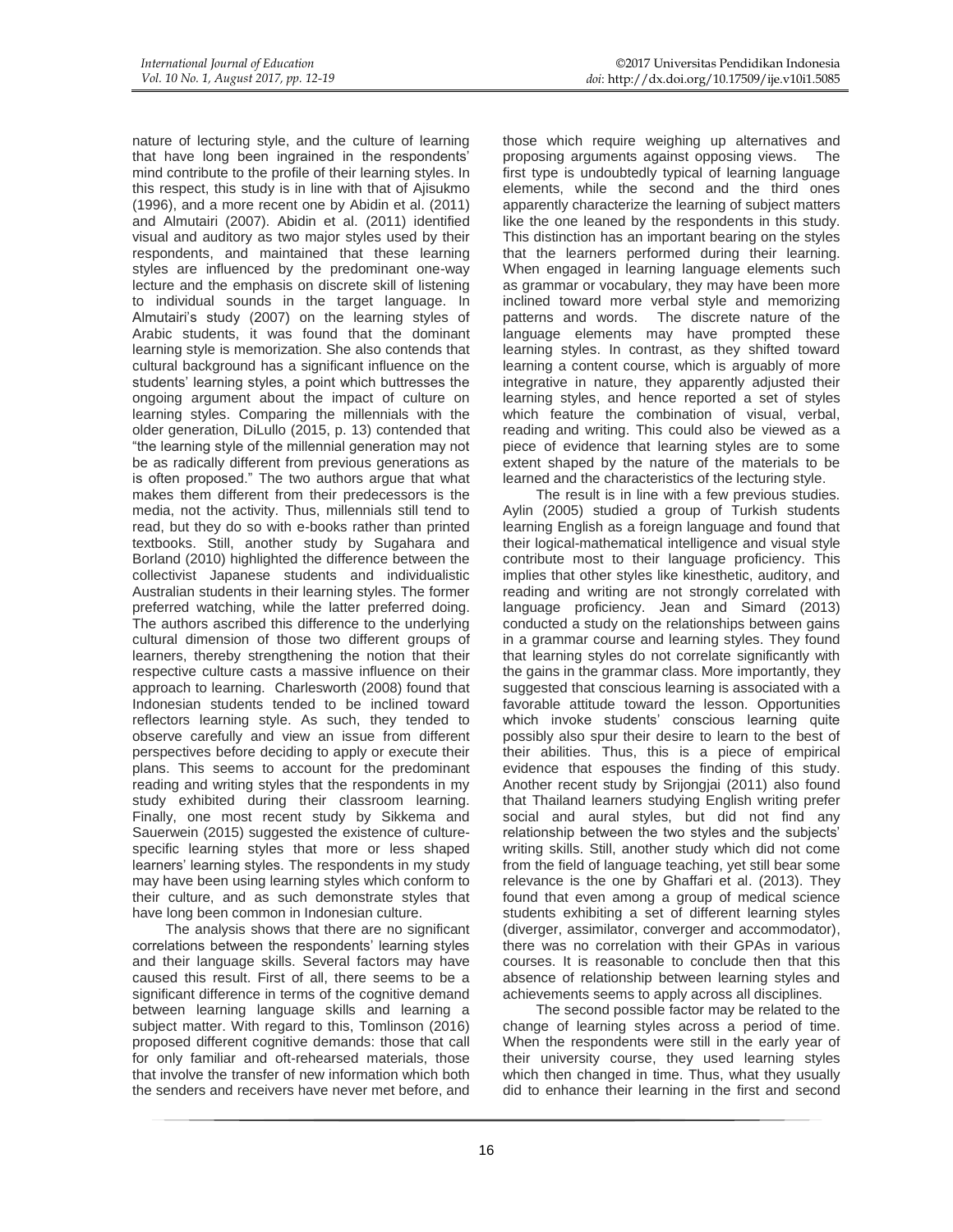semester may have changed in the course of their studies. The change may also have been partly prompted by the changing nature of the lessons they learned in the later semesters, as discussed in the previous point.

Third, it has long been known in a correlation analysis that data obtained through an objective measurement (e.g. a set of final test scores) will not correlate highly with data obtained through a more or less subjective measurement (i.e. self-reported styles). This is what apparently happened with the data in this study. The objectively generated grades in language skill courses do not correlate highly with the subjectively generated reports from the respondents.

Still another possible cause is the difference in the styles that were elicited in this study. The styles derived from the written responses were limited to VARK (Visual Auditory Reading and Writing, Kinesthetic), while in fact the respondents may have had a set of styles that were of a broader spectrum when they learned the discrete language elements. Quite a handful authors have proposed different classifications of learning styles. Riding and Sadler-<br>Smith (1997) proposed analyst-holist, field Smith (1997) proposed analyst-holist, field dependence – field independence, and verbalizer – visualizer. Felder and Silverman (1988) came up with sensory – intuitive, visual – verbal, inductive – deductive, active – reflective, and sequential – global. Finally, Kolb (cited in Tulbure, 2012) distinguishes learning styles according to two dimensions: perception (concrete and abstract), and processing (active experimentation, or reflective observation), which in turn generate four major styles: assimilator, convergers, divergers, and accommodators. Thus, there is a wider range of learning style classifications than the styles reported by the respondents. The narrow focus may have resulted in the low correlation index.

As the finding shows, there is a modest correlation between the amount of retrospective report and the respondents' achievements in the subject matter that they learned. It seems reasonable to conjecture that those who are more active in verbalizing their mental process are also more hardworking, more motivated, and more studious in their learning of the subject matter. These characteristics may have encouraged them to be equally enthusiastic when reporting their own learning styles. Conversely, those respondents who reported less substantially may happen to be lacking in motivation, lacking in the willingness to work harder, and having low diligence in the subject matter that they were taking.

A study that bears relevance to this particular finding was conducted by Liu and Feng (2011), who studied the relationship between metacognitive strategies and academic achievements. They found that students with higher metacognitive strategies, i.e. those with higher awareness about their metacognitive strategies and show stronger initiative in English learning, also tend to have better achievements. It follows from here to conclude that the respondents in this present study who reported more learning habits were probably more aware of their styles. This higher awareness gave rise to their more substantial report than those from their classmates with lower awareness. In other words, they wrote more report than their classmates did. Thus, it makes sense from here to establish the strong connection between the amount of their report and their achievement in the subject matter that they were learning.

Indeed, a correlation cannot be used to establish a causal relationship between the variables. Nevertheless, it can still serve as a foundation on which a prediction concerning the relationship of two variables can be proposed. Thus, learners who are made to be aware of their own styles and are more articulate when reporting their styles may have a higher possibility of making higher achievements.

# **CONCLUSION**

The paper reports an investigation into the learning styles of 22 EFL learners in their twenties, and compares the styles to the characteristics of Millennial Generation as widely discussed in the literature. The study also looked into the relationship between the quality of their learning styles and their achievements on the content subject they were taking, and scores on their other language skills subjects. The results of the analysis show that their learning styles are different from what has been commonly believed as typical of Millennial Generation. Quite possibly their learning styles are shaped by the local culture and dominant instructional approaches. Also, no substantial correlations are found among the quality of their learning styles and listening, writing, grammar, and reading abilities. The changes of their learning styles over time, the nature of the data, and the limited scope of the styles that were elicited from the respondents may have accounted for the low correlations. Finally, there is a modest correlation between the amount of their verbal report and their achievement in the content course they were taking. An explanation that can be offered about this result is that the high-achieving students may be those who are more aware and more motivated to generate longer report.

Some points may be suggested to other researchers who are interested to investigate the same area. First, there should be a greater effort to identify a wider scope of learning styles. Second, a close observation of how student actually go about their learning may reveal richer pictures of their styles. Finally, with regard to educational practitioners, it is suggested that they vary their teaching styles so as to cater for different individual learning styles of their students.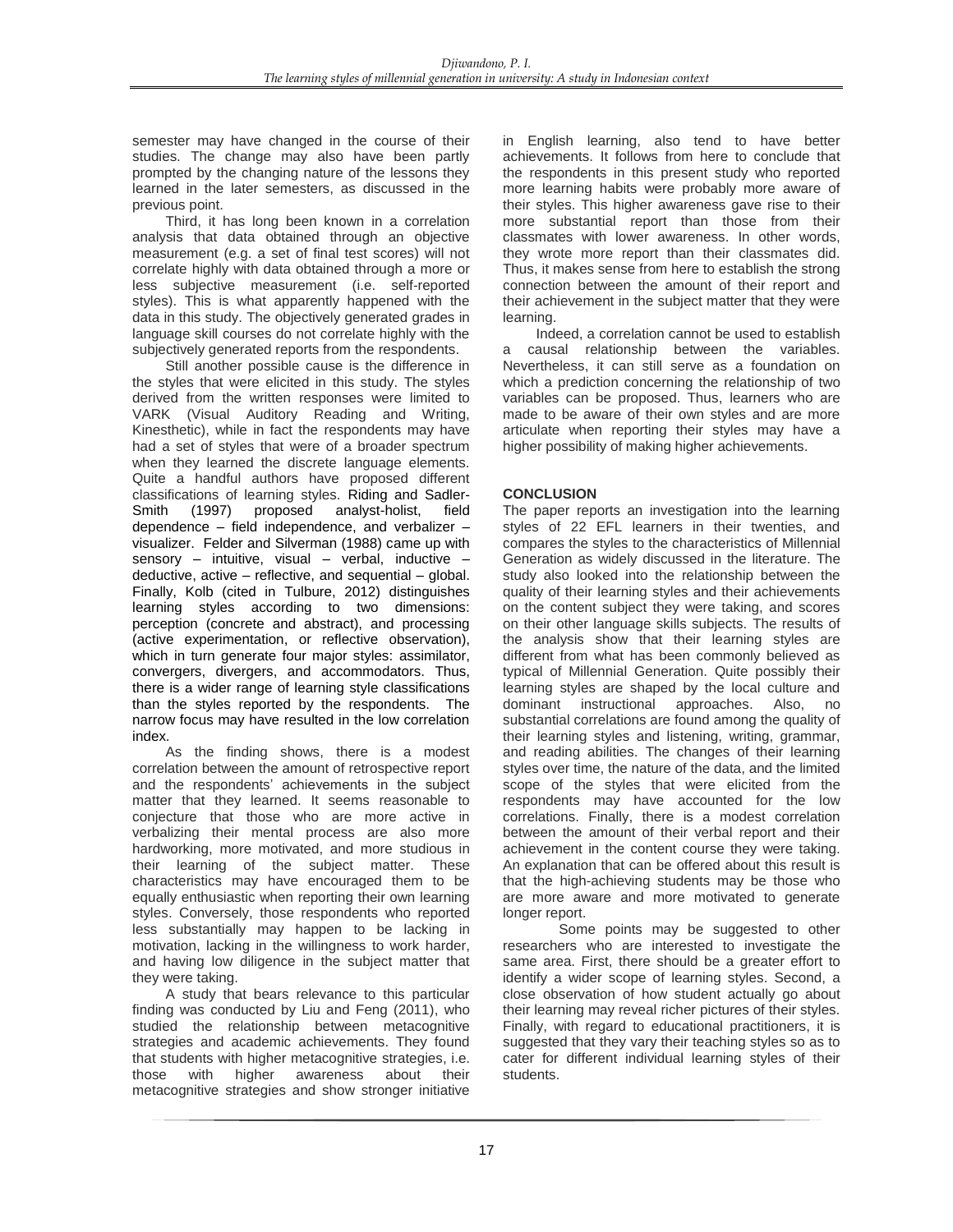## **REFERENCES**

- Abidin, M. J. Z., Rezzaee, A. A., Abdullah, H. N., and Singh, K. K. B. (2011). Learning styles and overall academic achievement in a specific educational system. *International Journal of Humanities and Social Science.* 1 (10), 143– 152.
- Ajisukmo, C. R. P. (1996). *Self-regulated learning in Indonesian higher education*. Jakarta: Atma Jaya Research Centre.
- Almutairi, N. H. (2007). The influence of educational and sociocultural factors on the learning styles and strategies of female students in Saudi Arabia (Unpublished dissertation). School of Education, University of Leicester, England.
- Aylin, T. (2005). Styles and multiple intelligences and their effects on English proficiency of Turkish young adults (Unpublished thesis). The Graduate School Of Informatics Of The Middle East Technical University.
- Charlesworth, Z. (2008). Learning styles across cultures: Suggestions for educators. *Education & Training, 50*, 2, 127 – 155.
- DiLullo, C. (2015). Learners of a new generation. In L.K. Chan and W. Pawlina (eds.), *Teaching anatomy: A practical guide* (pp. 11-21). Switzerland: Springer International Publishing. DOI 10.1007/978-3-319-08930-0\_2
- Durning, A. J. Artino A. R. Jr, Beckman T. J, Graner J., van der Vleuten C., Holmboe E, & Schuwirth L. (2013). Does the think-aloud protocol reflect thinking? Exploring functional neuroimaging differences with thinking (answering multiple choice questions) versus thinking aloud. *Med Teach, 35*(9), pp. 720-726.
- Felder, R. M., & Henriques, E. R. (1995). Learning and teaching styles in foreign and second language education. *Foreign Language Annals, 28*(1), 21-31.
- Felder, R. M., & Silverman, L. (1988). Learning and teaching styles in engineering education. *Engineering Education, 78* (7), 674 – 681.
- Ghaffari, R., Ranjbarzadeh, F. S., Azar, E. F., & Hassanzadeh, S. (2013). The analysis of learning styles and their relationship to academic achievement in medical students of basic sciences program. *Research and Development in Medical Education*, 2(2), pp. 73-76
- Huit, W. (2001). Humanism and open education. Educational Psychology Interactive. Valdosta, GA. Retrieved 14 September 2013 from http://www.edpsycinteractive.org/topics/affect/h umed.html
- Jaish, M. A. (2010). The relationship among learning styles, language learning strategies, and the academic achievement among the English majors at Al-Aqsa University (Unpublished Master's thesis). The Islamic University of Gaza Deanery of Graduate Studies, Palestine.
- Jean, G., & Simard, D. (2013). Deductive versus inductive grammar instruction: investigating possible relationships between gains, preferences and learning styles. *System 41*, 1023 – 1042.
- Li, C. (2012). An investigation of Chinese students' learning styles in an English medium university in mainland China. *Theory and Practice in Language Studies*, *2*(1), 6–13.
- Liu, Y., and Feng, H. (2011). An empirical study on the relationship between metacognitive strategies and online-learning behavior & test achievements. *Journal of Language Teaching and Research, 2*(1), 183-187.
- Lower, J. (2007). Brace yourself: here comes Generation Y. *Critical Care Nurse*, *28*(5), 80-85.
- Mayer, R. E. (2001). *Multimedia learning*. New York: Cambridge University Press.
- Reid, J. (ed.) (2002). Learning styles in the ESL/EFL classroom. Beijing: Beijing Foreign Language Teaching and Research Press.
- Riding, R. J., & Sadler-Smith, E. (1997). Cognitive style and learning strategies: Some implications for training design. *International Journal of Training and Development, 1*(3),  $199 - 208.$
- Sikkema, S. E., & Sauerwein, J. A. (2015). Exploring culture-specific learning styles in accounting education. *Journal of International Education in Business, 8*, 2, 78 – 91.
- Srijongjai, A. (2011). Learning styles of language learners in an EFL writing class. *Procedia - Social and Behavioral Sciences*, *29*, 1555 – 1560.
- Sugahara, S., & Boland, G. (2010). The role of cultural factors in the learning style preferences of accounting students: a comparative study between Japan and Australia. *Accounting Education, 19*(3), 235 - 255.
- Tomlinson, B. (2016). *SLA research and materials development for language learning*. New York: Routledge.
- Tulbure, C. (2012). Investigating the relationships between teaching strategies and learning styles in higher education. *Acta Didactica Napocensia*, *5*(1), 65-75.
- Weiler, A. (2004). Information-seeking behavior in Generation Y students: motivation, critical thinking, and learning theory. *The Journal of Academic Librarianship*, *31*(1), 46-53.
- Wessels, P. L., & Steenkamp, L. P. (2009). Generation Y students: appropriate learning styles and teaching approaches in the economic and management sciences faculty. *South African Journal of Higher Education*, *23*(5), 78 – 86.
- Williams, J. C. (2013). *Generational perspective of online higher education student learning styles* (Unpublished PhD dissertation). Montana: The University of Montana, USA.